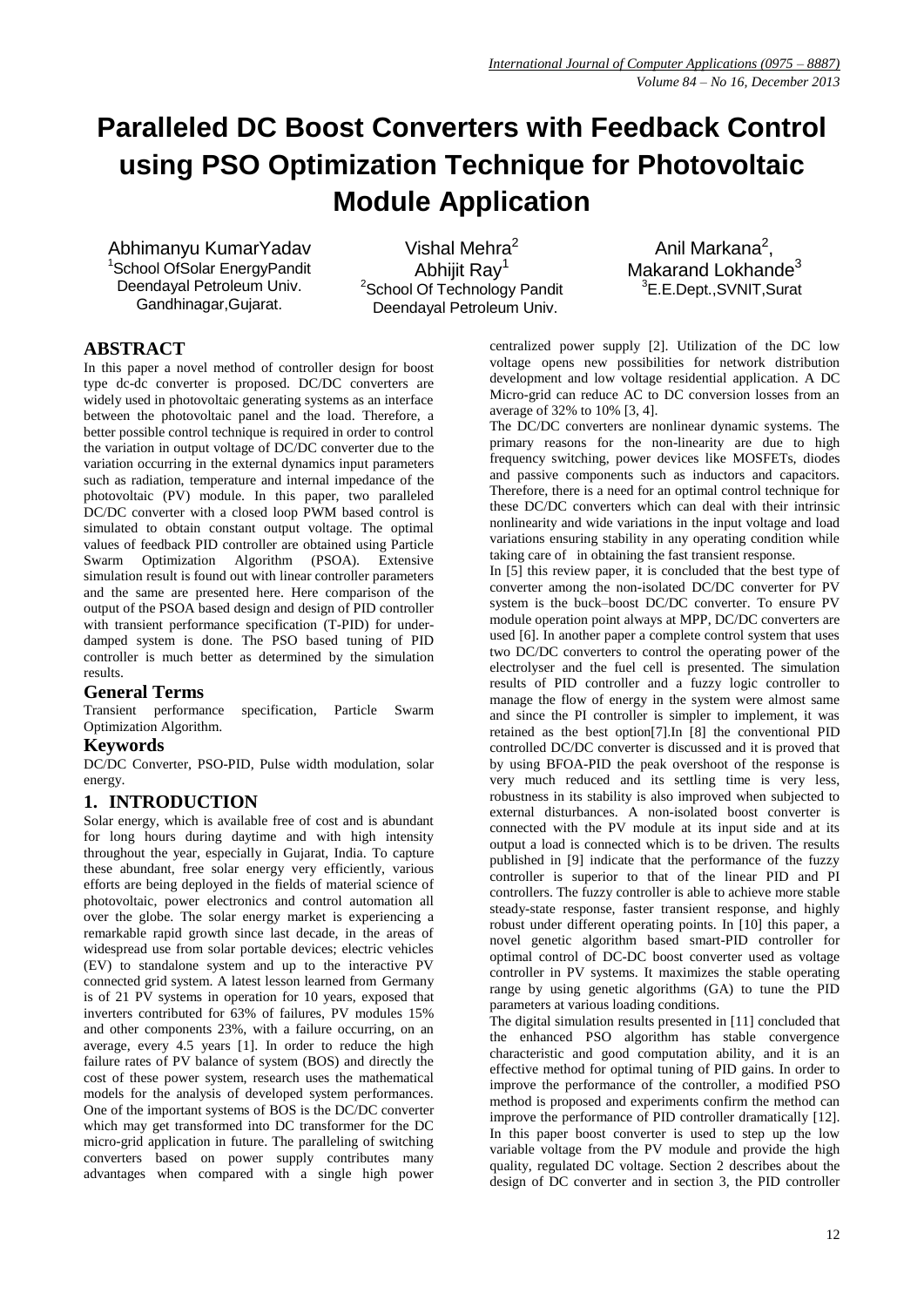optimization using two different methods is discussed. In section 4 two similar closed loop DC-DC boost converters are paralleled and simulated results are discussed.

#### **2. DESIGN OF BOOST CONVERTER:**

In this section a conventional non-isolated DC/DC boost converter operating in continuous current mode is discussed. The MOSFET switch and diode is assumed to be ideal and the passive electronics elements such as capacitor and inductor are ideal with no parasitic resistances. The simplified form of DC/DC boost converter is shown in Fig 1.

In [13] a boost converter operating in continuous current mode which is able to draw maximum power from the PV system for a given irradiation level by adjusting the duty cycle of the converter is discussed.



#### **Fig 1: Conventional PWM Switching Boost DC/DC Converter**

The ideal dynamics of the boost converter are derived by the state space averaging method. The boost converter, step up the input voltage to a voltage equal to input and higher value. The relationship between the input voltage (Vs) and the output voltage (Vo) is given [14] as:

$$
Mv = \frac{V_o}{V_s} = \frac{1}{1 - D}
$$
 (1)

Where,  $D = \frac{T}{a}$  $\frac{r_{\text{on}}}{T_s}$ , is the duty ratio, Ts is the switching period, Ton is conducting time of the switch,  $R<sub>L</sub>$ , is the load resistance and fs is the switching frequency. The mode of operation of the boost converter in CCM mode is decided by the positive values of inductor current. The boundary condition between CCM and DCM of the Boost converter is dependent on the critical value of the inductor L and is given in [14] as:

$$
L = \frac{T_S V_o}{I_{oB}} D(1 - D)^2
$$
 (2)

Where  $I_{oB}$  is the average value of the output current and values of  $D$  and  $V_0$  is constant. The converter to operate in CCM mode should have larger value then the critical inductor value. This inductor value determines the magnitude of ripple current in the output capacitor as well as the load current. The value of the components used in the boost converter are L is 18mH, C is 980 $\mu$ F, load resistor R<sub>L</sub> value is 26 $\Omega$ , switching

frequency 100kHz and the duty ratio is 0.52.The transfer function of the boost converter is given by equation 3

$$
T.F = \frac{V_0}{V_{in}} = \frac{\frac{1}{(LCR_1)}}{S^2 + \frac{S}{LCR_1} + \frac{1}{LC}}
$$
  
= 
$$
\frac{2.18*10^3}{S^2 + 2.18*10^3 S + 5.67*10^4}
$$
(3)

#### **3. DESIGN OF PID CONTROLLER:**

The performance of a closed loop converter is greatly influenced by controller parameters. The controller ensures stable operation of the converter. In practice, PID is the most common used controller for the control of DC/DC converters due to their adoption in all other closed loop systems [15,16]. The PID controller provides control signal which is relative to the error between the reference signal and the actual output, to the integral of the error and to the derivative of the error. The general equation of control signal for a PID controller is as follows:

$$
u(t) = K_p \left[ e(t) + \frac{1}{T_i} \int_0^t e(\tau) d\tau + T_d \frac{d}{dt} e(t) \right] (4)
$$

Where  $u(t)$  and  $e(t)$  denote the control and error signals,  $K_p$ ,  $T_i$  and  $T_d$  are the parameters to be tuned. The transfer function is given as

$$
K(s) = K_p \left( 1 + \frac{1}{T_{i}s} + T_d \, s \right) \tag{5}
$$

Two different algorithms are used for tuning the gain parameters of the PID controller and their results are compared. The particle swarm optimization algorithm (PSO) for PID tuning and tuning design of PID as proposed in [17] is used to tune the PID controller and their results are compared. The objectives of optimization problem is to minimizing rise time, settling time, ripple and steady state error of the output voltage of the boost converter corresponding to step changes in input voltage and load. The optimization process yields values of  $K_p$ ,  $K_i$ ,  $K_d$  that are optimal for different output voltage ranges. The values of  $K_p$ ,  $K_i$  and  $K_d$  determine the compensator design, performance and stability.

A large proportional gain  $(K_p)$  results in a large change in the output of the PID compensator for a small change in error. The integral constant  $(K_i)$  decreases the settling time and helps in eliminating the steady state error and the derivative term  $(K_d)$  slows the rate of change of the PID compensator output. A PID controller is basically known to be a form of phase lead-lag compensator having a pole located at origin and the other at infinity [18].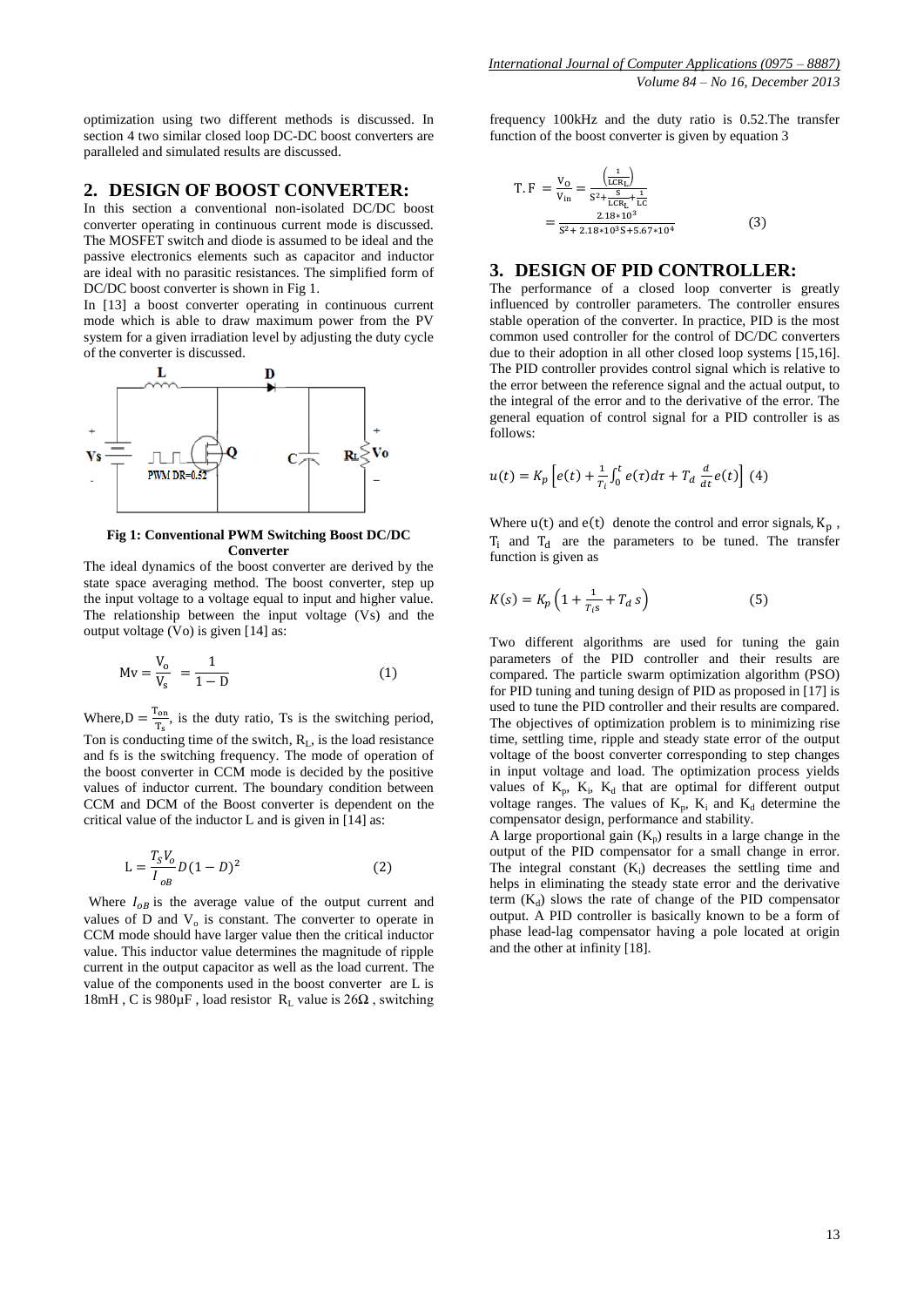

**Fig.2.Step response of an under-damped second-order DC boost converter**

## **3.1 Transient specified tuned PID controller (T-PID)**

The step response of an under-damped second-order design of the DC boost converter is shown in Fig.2 where a, Tp and ad are 3.3,0.35, 0.05 respectively .System with under-damped step response may be approximated by a second-order system with transfer function [19].

$$
T(s) = \frac{K\omega_n^2}{s^2 + 2\zeta\omega_n^2 + \omega_n^2}
$$
 (6)

Where  $\zeta$  is in range of  $0 < \zeta < 1$  for an ideal second-order system with transfer function (6). The step input response with amplitude M is given as in [24],  $\zeta(t)$  –

$$
JM \left[ 1 - \frac{1}{\sqrt{1-\zeta^2}} e^{-\zeta \omega_n t} \sin \left( \omega_n \sqrt{1-\zeta^2 t} + \phi \right) \right]
$$
\ntoward suitably tuning the controller gain, where d

ф = arccos ( $\zeta$ ). The dc-gain J, the natural frequency  $\omega_n$  and the damping coefficient  $\zeta$  is determined as computed in [19] which are as follows:

$$
\zeta = \frac{1}{\sqrt{1{+}\big(\frac{2\pi}{\ln d}\big)^2}}. \ \ , \ \omega_n \ = \ \frac{2\pi}{T_p\,\sqrt{1{-}\zeta^2}}
$$

The PID controller for the under damped second-order system is presented by rewriting the transfer function (5) as

$$
K(s) = \frac{K_p T_d}{s} \left( s^2 + \frac{1}{T_d} s + \frac{1}{T_d T_i} \right)
$$
(8)

Since the system is of second order, it has a pair of complex poles as  $-\zeta\omega_n \pm j\omega_n\sqrt{1-\zeta^2}$ . The suitable choice for the controller zeros should be such that the numerator polynomial of  $K(s)$  and denominator polynomial of  $T(s)$  eliminate each other [17]. To obtain this condition,  $T_i$  and  $T_d$  must fulfill the equations as follows,

$$
T_d = \frac{1}{2\zeta \omega_n}
$$
, and  $T_i = \frac{2\zeta}{\omega_n}$ 

.

The computed values of  $K_{P}$ ,  $T_{d}$  and  $T_{i}$  for the PID controlled close loop boost converter is given in table 2.

## **3.2 PID gain optimization using PSO algorithm (PSO-PID)**

The gain of PID controller used is determined by particle swarm optimization (PSO) algorithm [20]. PSO is a multi-agent parallel search technique where say n flying entities fly through the multidimensional search space as the algorithm progresses through discrete time steps i.e. t=0, 1,2, ..., while keeping the population size m constant. In the standard PSO algorithm, each particle's current position Xi (t)  $=[Xi, 1(t), Xi, 2(t),...Xi, n(t)]$  and its current velocity VI (t) = [VI, 1 (t), VI, 2 (t)... VI, n (t)], where  $i=1, 2,...m$  is considered and accordingly its personal best position Pi(t) and global best position G(t) is found with respect to the origin of search space. Here one position is declared better than another if the former gives a lower value of the objective function than the latter. This function is called the fitness function. Each particle's initial position vector component Xi, j (0) is picked randomly from a predetermined search range [XLj, XUj] and its velocity components is initialized by choosing at random from interval [-Vjmax, Vjmax]. The initial settings for Pi (t) and G (t) is given below

$$
P_i(t) = X_i(0), G(0) = X_k(0)
$$

such that  $f(X_k(0)) \leq f(X_i)$ 

where  $\nabla i$ , represent for all values of i [20]. The iterative optimization process for the initialized particle begins and the position and velocities of all the particles are updated by the following recursive equations (9), (10). Given equations are for jth dimension of the position and velocity of the ith particle.

$$
V_{id}(t + 1) = \omega V_{id}(t) + C_1 \Phi_1 (P_{id}(t) - X_{id}(t)) + C_2 \Phi_2 (P_{gd}(t)X_{id}(t))
$$
(9)

 $X_{id}(t + 1) = X_{id}(t) + V_{id}(t1)$  (10)

Where ω: Time-decreasing inertial weight factor designed by Shi and Eberhurt [20].  $C_1=2.4$ ,  $C_2=1.6$ . Two constant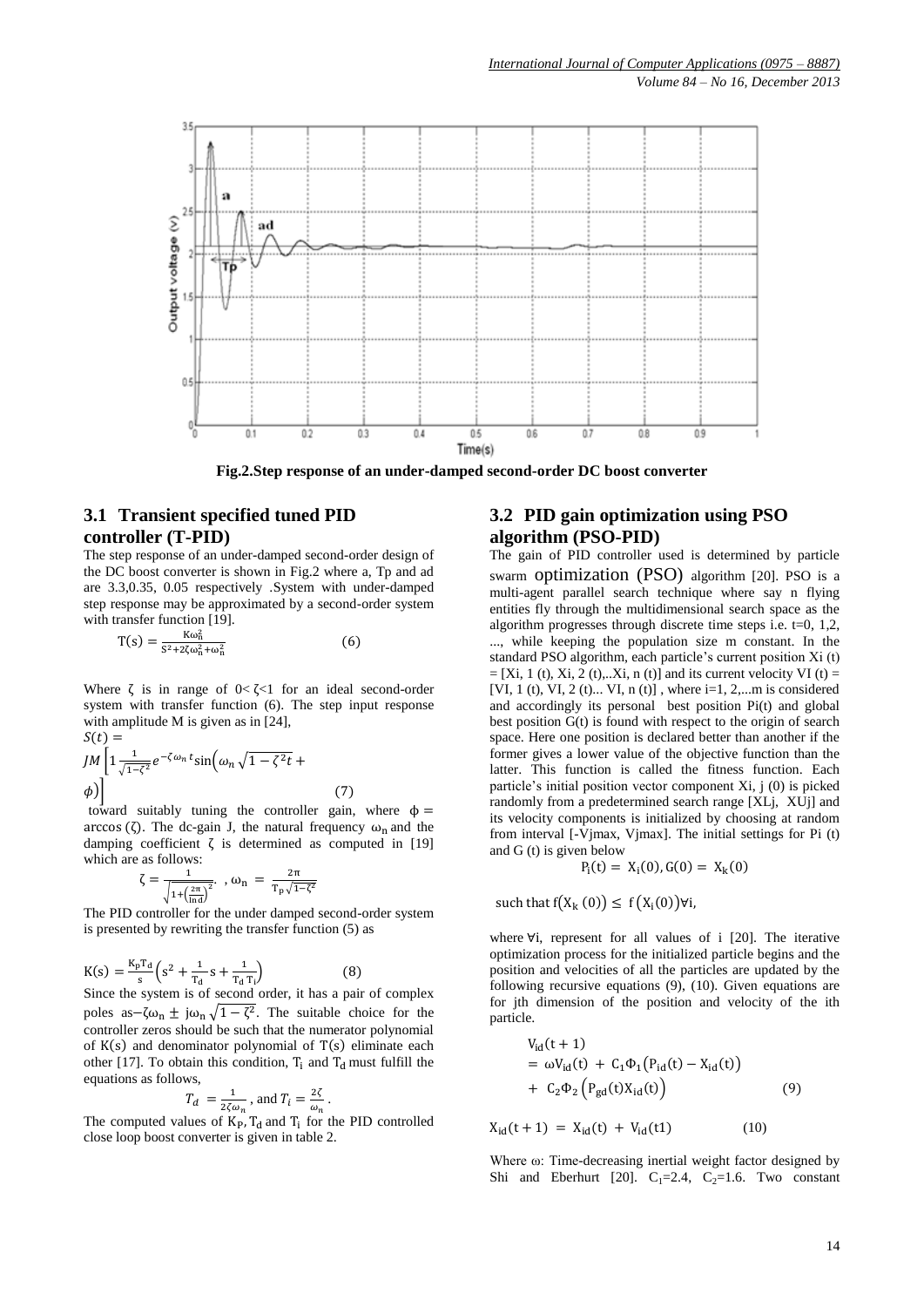multipliers called self confidence and swarm confidence respectively,  $\Phi_1$ ,  $\Phi_2$ . Two uniformly distributed random number. The iteration is fixed for certain number of time steps or until the fitness of the best particle at a certain time step is better than a predefined value is obtained. The fittest vector of the final population upon termination of the algorithm is taken as the possible solution of the problem.PSO is more efficient in maintaining the diversity of the swarm, since all the particles use the information related to the most successful particle in order to improve themselves, whereas in Genetic algorithm, the worse solutions are discarded and only the new ones are saved [21]. The PSO parameter used in this application is given in table 1.

#### **Table1. PSO parameter and value:**

| <b>PSO Parameter</b> | <b>Value</b> |
|----------------------|--------------|
| Population size      | 20           |
| $V_{min}$            | $-3$         |
| $\rm V_{max}$        | 3            |
| $C_1, C_2$           | 2.4, 1.6     |
| No. of Iterations    | 40           |

The parameters obtained from the under-damped second order single boost converter using PID controller with transient performance specification (T-PID) and PSO algorithm is tabulated in table 2.

**Table2. Tuning parameter of PID controller**

| <b>PID Parameters</b>                                         | K,     | $\mathbf{K}_{i}$ | $\mathbf{K}_{\mathbf{d}}$ |
|---------------------------------------------------------------|--------|------------------|---------------------------|
| PID controller with<br>transient performance<br>specification | 0.092  | 0.00544          | 0.05                      |
| <b>PSO-PID</b>                                                | 114.32 | 11.56            |                           |

The voltage overshoot is less than a percent, it is tracking 48 volt and settling time is less about 0.02msec and steady state error is zero in case of the PID controller tuned by the PSO algorithm. The simulated result of the single boost converter is shown in Fig3.

As the control of inductor is not considered, therefore we can see that there is overshooting of current is occurring in both the tuning method and as a result there is fluctuation in the output power. As this result determines that tuning of PID controller by PSO algorithm is more suitable for output voltage control of the DC converter, which is implemented in our proposed work in section IV. Here two converters of same kind are connected in parallel for harvesting of distributed renewable energy sources such as photovoltaic module. The objective of paralleling the DC boost converter is to increase the power density and make the DC system more reliable and redundant and the same is tried here to prove in the proposed

work. The performance indices of the PID controller as discussed in [22] is tuned by the above mentioned method and the determined indices value are plotted in table 3. Table 3 shows that the PID controller for the boost converter tuned by PSO method is more effective as compared to the PID controller with transient performance specification (T-PID) method.

#### **Table3: Performance indices of PID controller**

| <b>Performance</b><br><b>Index of PID</b>                           | <b>ISE</b> | <b>IAE</b> | <b>ITAE</b> |
|---------------------------------------------------------------------|------------|------------|-------------|
| PID controller w 24.78<br>transient<br>performance<br>specification |            | 1.008      | 0.02301     |
| <b>PSO-PID</b>                                                      | 10.81      | 0.2854     | 0.00104     |

The fitness function of PSO algorithm is defined

The fitness function of PSO algorithm is defined by 1/ISE, 1/IAE and 1/ITAE. The larger values of the fitness function suggest that the performance of the DC converter system response is better with the specified PID parameters in case of PSO applied technique.

Table 4 shows that the PID controller for the boost converter tuned by PSO method is more effective in terms of settling time and maximum overshoot voltage.

| <b>Table4: Performances evaluation of PID controller</b> |  |  |
|----------------------------------------------------------|--|--|
|----------------------------------------------------------|--|--|

| <b>Parameters</b>               | <b>PID</b><br>controller<br>with transient<br>performance<br>specification | <b>PSO-PID</b> |
|---------------------------------|----------------------------------------------------------------------------|----------------|
| Settling time                   | $0.16$ sec                                                                 | 0.00899 sec    |
| Maximum<br>overshoot<br>voltage | 21.28V                                                                     | 0.03V          |
| Steady state<br>error           | 0.03V                                                                      | 0.03V          |

#### **4. PROPOSED WORK:**

In the proposed type of configuration, each constituent nonisolated converter has its own voltage loop to regulate the output voltage.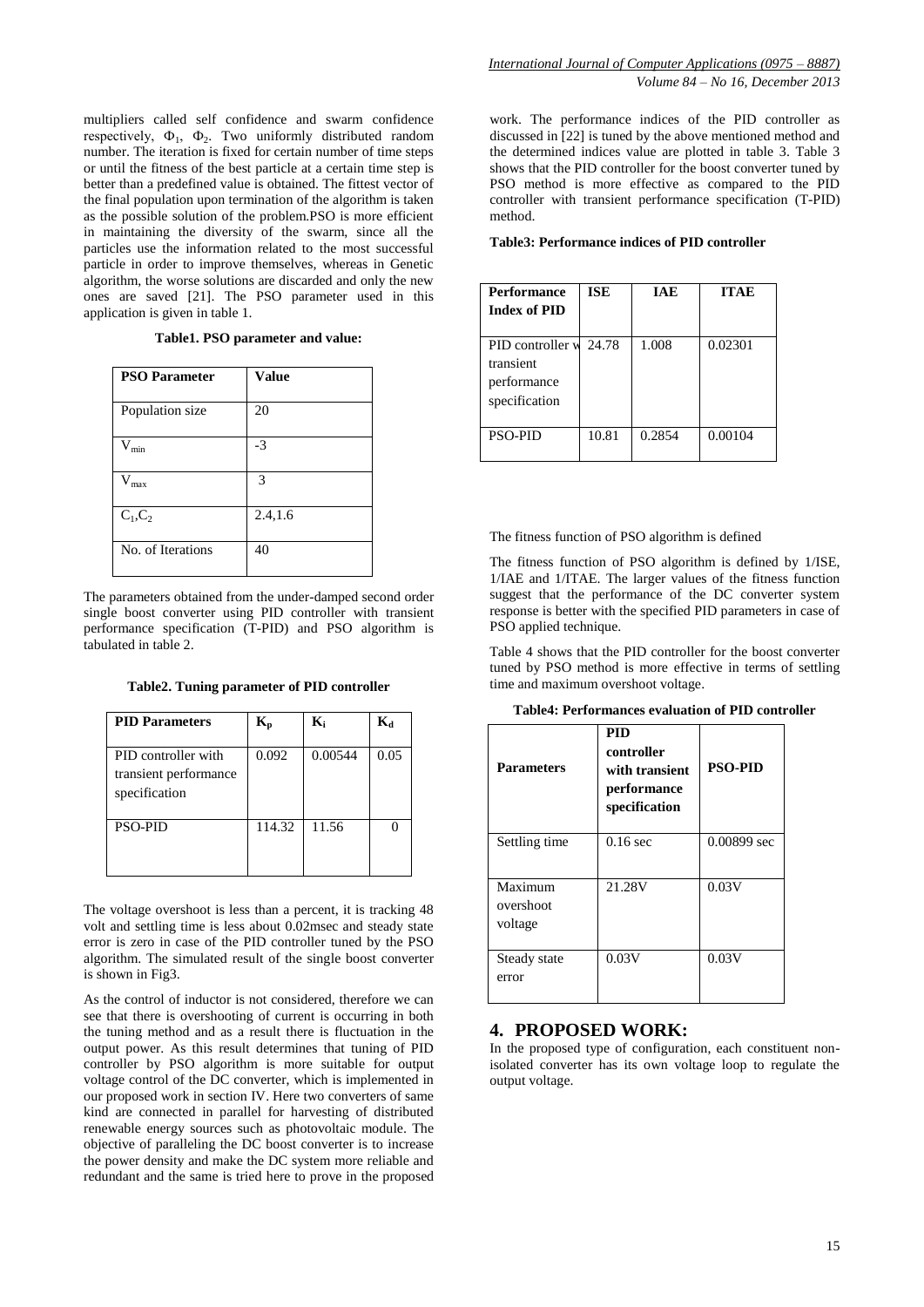

**Fig.3.Tuning of PID controller of the single closed loop boost converter by PID controller with transient performance specification and PSO-PID method.**

The need for parallel configuration of converters is to extract maximum power from the existing renewable sources without putting much stress on a particular converter.

The output impedance of the jth closed loop converter is given [2] by

$$
Z_{jth} = Z_{CLj} + r_{conj} \tag{11}
$$

The variable output voltage and current of the renewable sources are dependant parameters such as on irradiation and wind velocity etc. The objective of closed loop non-isolated DC converter is to regulate the unregulated output voltage and current of the renewable sources.

This is achieved using proper current and voltage sharing mechanism. The circuit diagram of the closed loop paralleled converter configuration is shown in Fig 4.

where  $Z_{CLj}$  is impedance of closed loop converter and  $r_{conj}$  is the connecting wire impedance and the steady-state currentsharing error is expressed as

$$
\Delta I = I_1 - I_2 \tag{12}
$$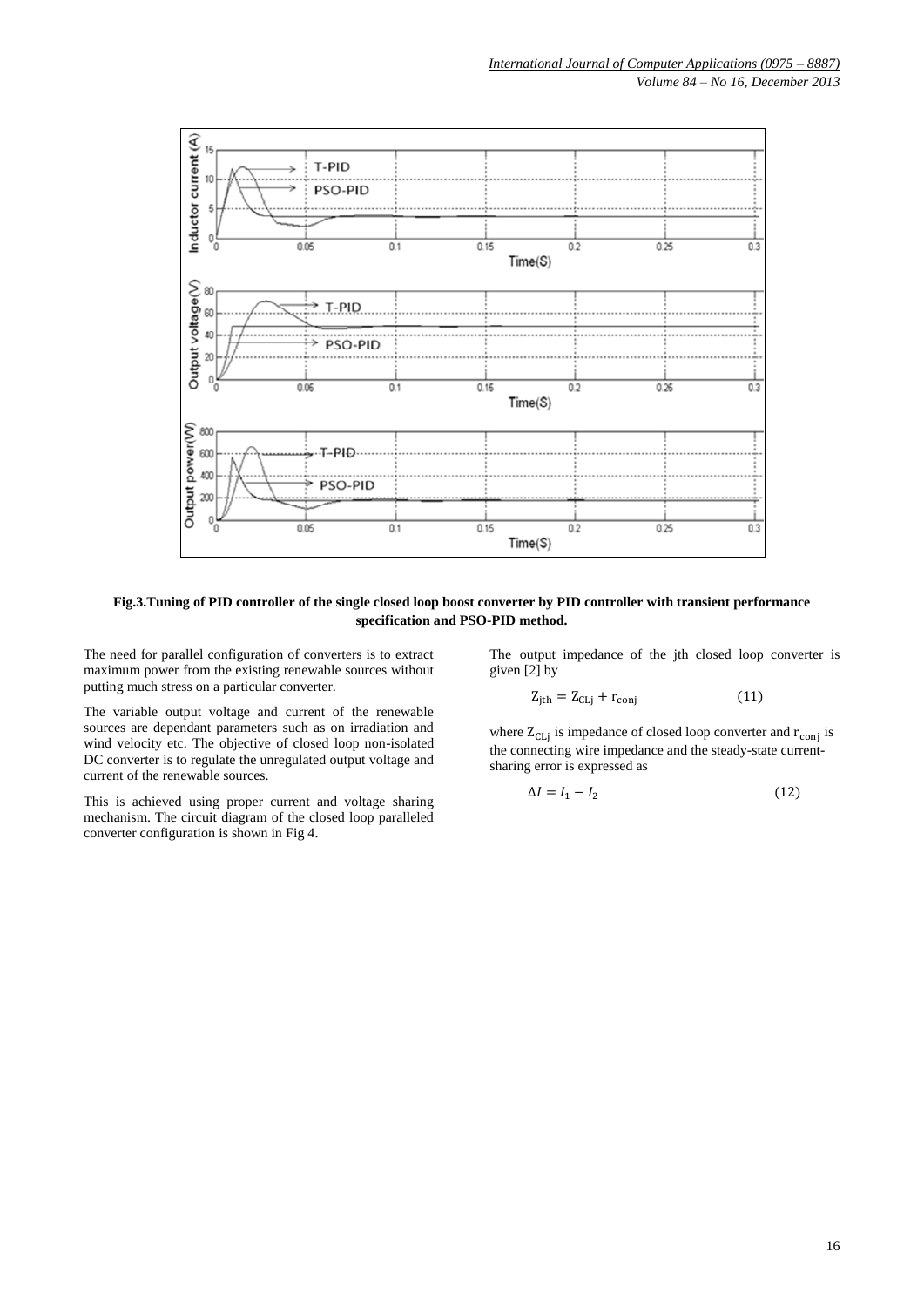

 **Fig.4. Paralleled voltage controlled boost converters**



**Fig 5. Tuning method comparison of PID controller between transient performance specification (T-PID) and PSO algorithm method for the paralleled closed loop boost converters.**

This type of configuration can be used with photovoltaic modules as voltage source to regulate the voltage of a bus for DC micro-grid type applications. To accomplish this, here the output voltage is feedback to the comparator where it is compared with a reference voltage and the output is given to PID controller. The PID controller tries to maintain the constant voltage across the load. The gain value of the PID controller is found out using PSO technique and it is one of the best algorithms which provide accurate gain values. The input voltage for left boost converters is 24 volts and for right side converter is 20-24 volt as there is variation in PV module is randomly given to find if there is any difference in output, but in this range no change in output voltage is seen. The output voltage across the load  $6Ω$  is maintained constant at 48 volts and combined power available at load is 383.44 watt as both DC boost converter are connected in parallel as shown in Fig 5. It is observed in Fig5 that the overshoot, rise time and settling time is significantly less in case of PSO tuned PID controller when compared with the PID controller with

transient performance specification (T-PID) based tuning. The same PSO tuned PID controller for closed loop parallel boost converters is used in [23] and the results obtained are appropriate for paralleling DC/DC converter located at some minimum distances with varying cable resistances.

## **5. CONCLUSION**

The objective of enhancing the PID control for unstable processes is proposed in this paper. It is shown in simulation result that there is considerable improvement in the system transient characteristics in terms of peak amplitude, lesser rise time, peak overshoot, settling time and Performance index was also reduced in our proposed application. Results are more refined in modern evolutionary control tuning algorithms than conventional control tuning algorithm. The performance index for various error criterions for the proposed controller using PSO algorithm is proved to be less than the controller tuned by PID controller with transient performance specification (T-PID) method. Therefore, this